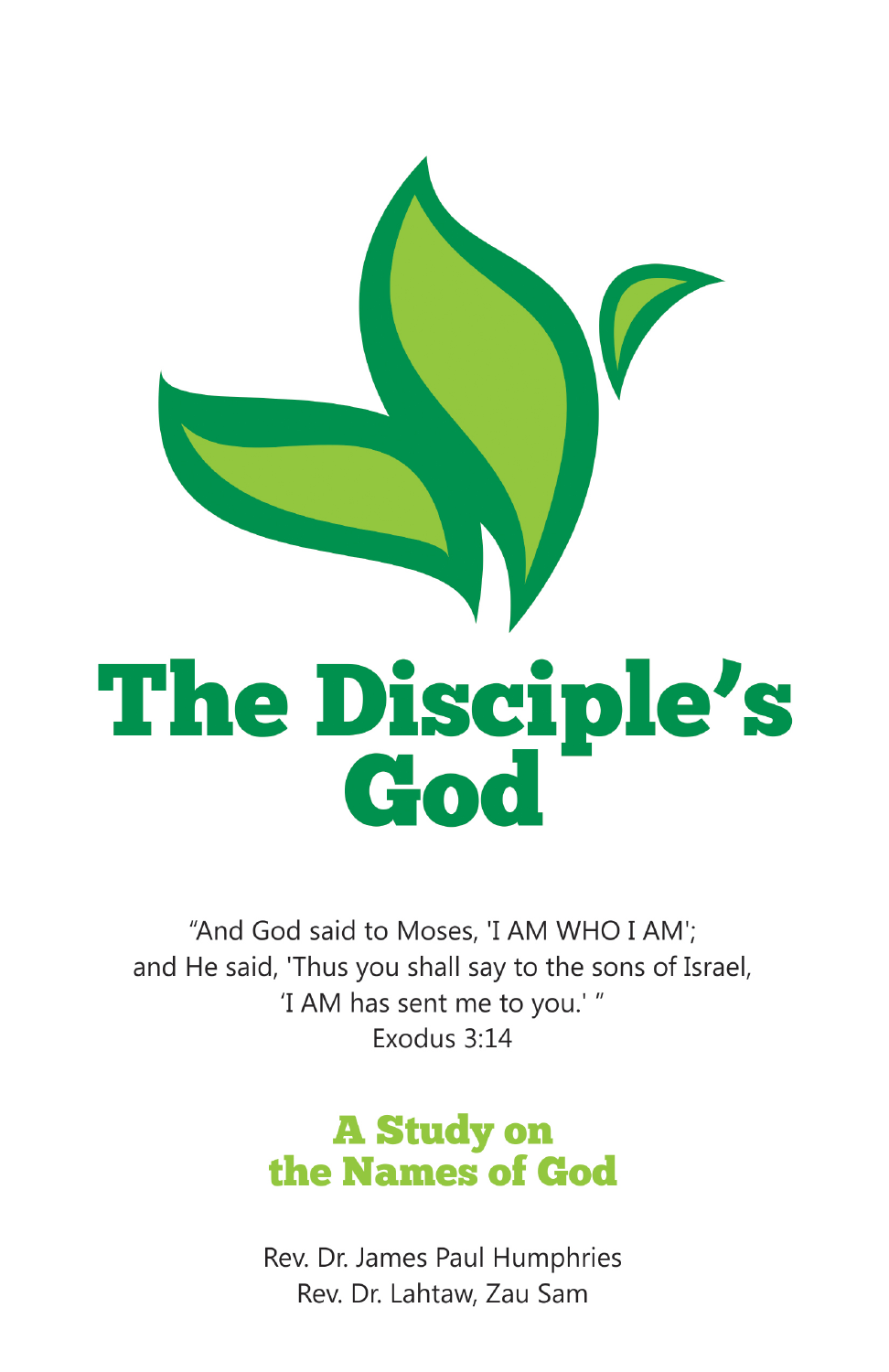#### TITLE: **The Disciple's God**

ISBN: 978-1-927468-21-0

#### COPYRIGHT © 2013 DR. JAMES PAUL HUMPHRIES

All rights reserved. No part of this publication may be reproduced, stored in a retrieval system or transmitted, in any form, or by any means, electronic, mechanical, photocopying, recording, or otherwise, without the prior written permission of Project L.A.M.B.S. Publications.

Author: Dr. James Paul Humphries

Editor: Sue Nichols

Copy-editor: Hkaw Win Humphries

Cover Design / Layout: Van Pelt's Design Plus

Printed in Canada by:

 Project L.A.M.B.S. International Inc. Box 20569 Steinbach, MB Canada R5G 1R9 E-mail: projectlambs@gmail.com

Unless otherwise indicated, Scripture quotations are from the New American Standard Bible, © The Lockman Foundation 1960, 1962, 1963, 1968, 1971, 1973, 1975, 1977, 1995.

December 15, 2006 First Edition November 1, 2013 Second Printing

**Ezra Project Level One • Book 1** 

**The Names of God Page 1**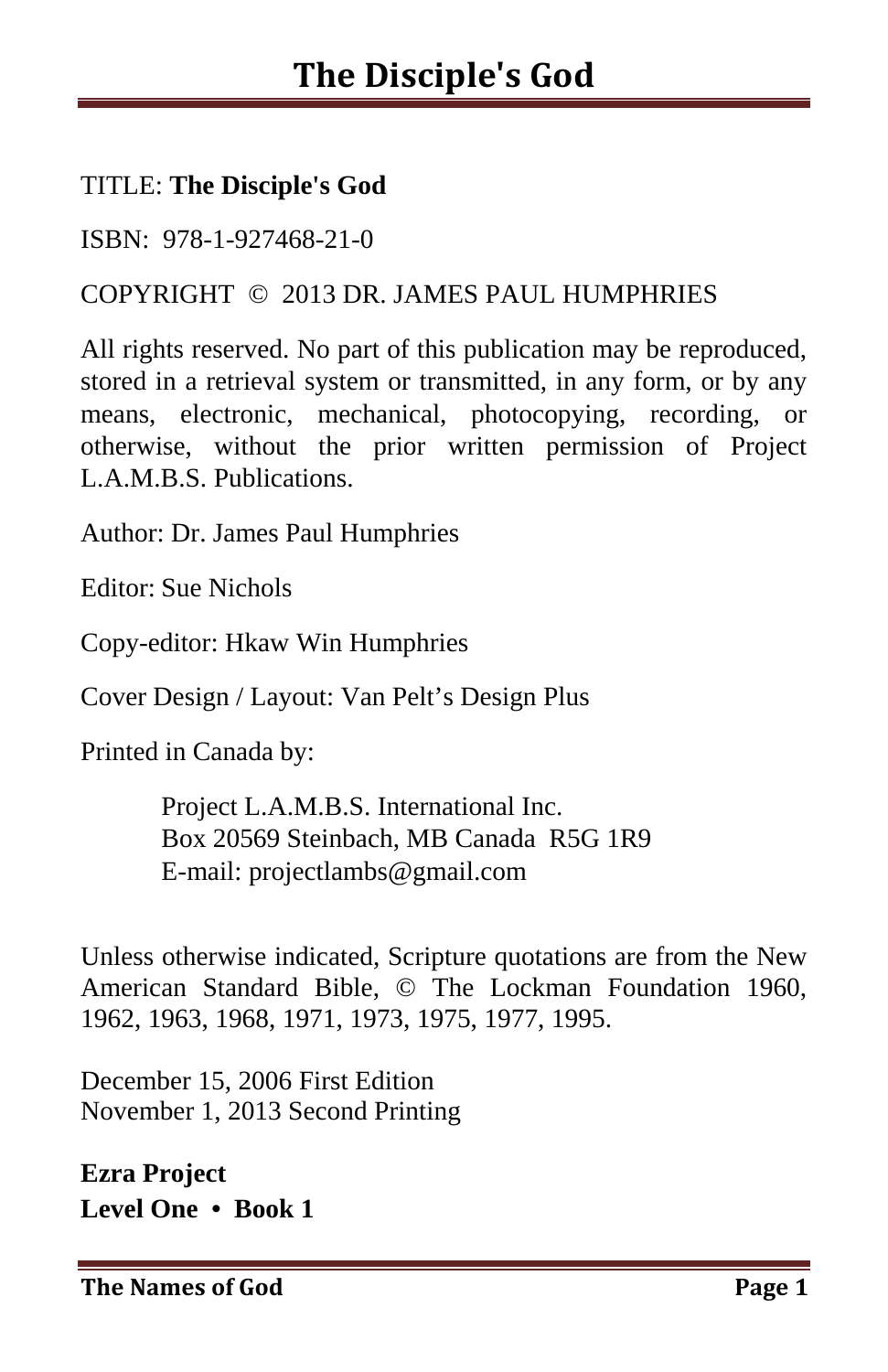## **Contents**

| <b>Preface:</b>                         | 3  |
|-----------------------------------------|----|
| <b>Introduction:</b>                    | 5  |
| 1. The Lord Will Provide                | 11 |
| 2. The Lord Who Heals                   | 14 |
| 3. The Lord is My Banner                | 18 |
| <b>4. The Lord Sanctifies</b>           | 21 |
| <b>5. The Lord is Peace</b>             | 24 |
| <b>6. The Lord of Hosts</b>             | 28 |
| 7. The Lord is Our Righteousness        | 32 |
| 8. The Lord is Our Shepherd             | 36 |
| 9. The Lord Who is There                | 40 |
| <b>Conclusion</b>                       | 44 |
| Application                             | 44 |
| <b>Meditation</b>                       | 45 |
| <b>Memorization</b>                     | 45 |
| <b>Communication</b>                    | 46 |
| Discipleship / Ezra Project             | 51 |
| <b>Project L.A.M.B.S. International</b> | 52 |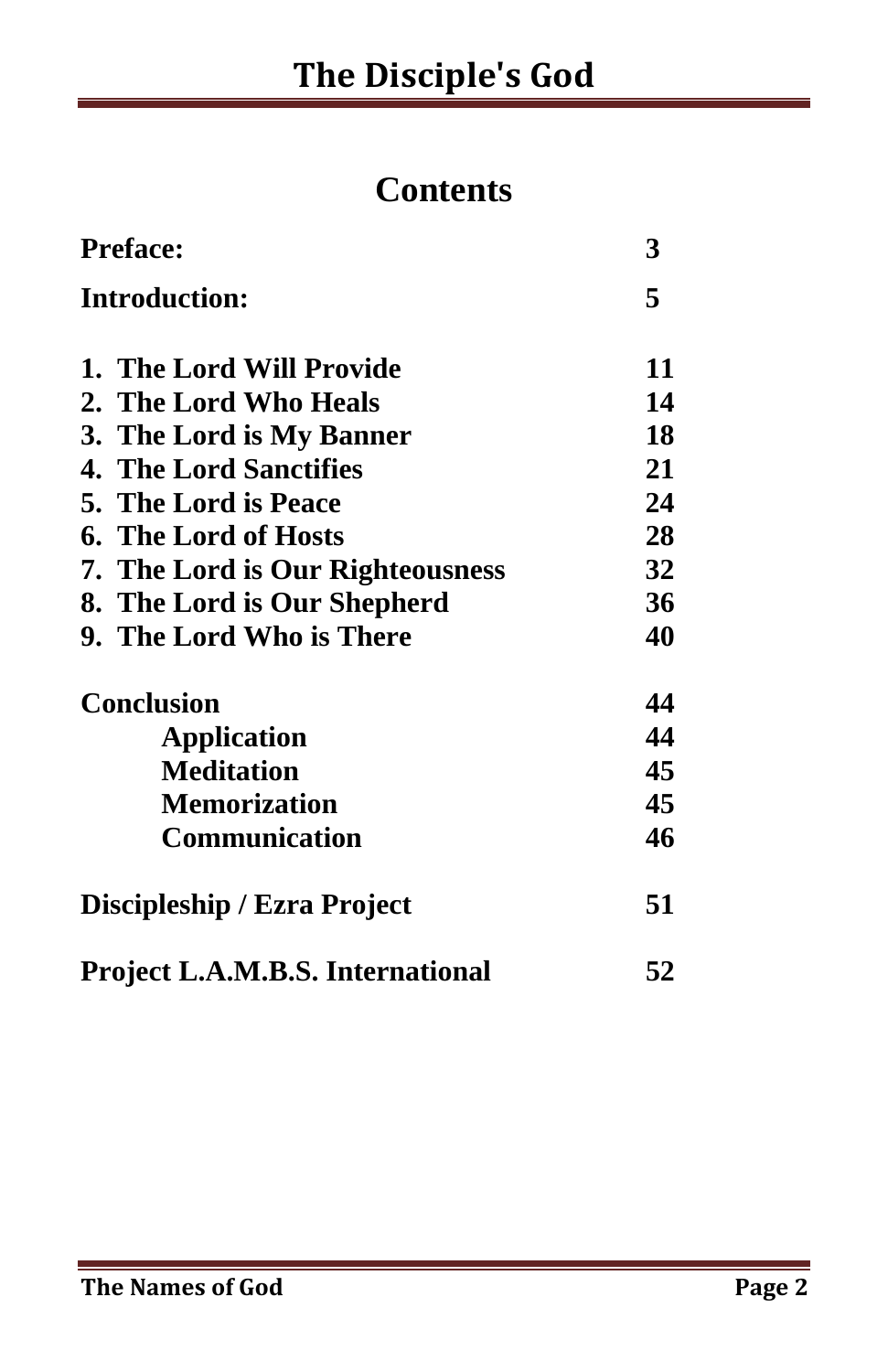## **Preface**

Making disciples is the call and mandate of our Lord Jesus Christ. Jesus urges the disciples to follow Him. He has laid down the teaching and the walk before us that we need to follow in His steps as our supreme example.

It is key for every believer and the church to know that disciples are not born but they are made. For the church to be strong in the last days, we must be about the business of equipping the saints (disciples) for the work of service.

It is our belief here at Project L.A.M.B.S. that it is important and key for the disciples to know and understand clearly what and who they are in Christ before they will be able to pass it on to someone else. Our hope is that you will want to commit yourselves and take seriously this pilgrimage journey that you are about to take.

It will not be easy and for many it will be like looking in a mirror and seeing things you really do not want to know or see. But before something can become mature it has to start as a seed then be nurtured by its environment before it can become mature enough to produce more fruit. This takes time, dedication and training in the disciplines of Christ.

James 4:10 tells us that this discipleship journey starts by "humbling thyself in the sight of the Lord and He will lift you up."

Secondly, we learn through Paul and James that it is important to draw closer to Christ, to who He is, so that we could begin to make the next step of making a lifelong commitment to Him as a disciple.

James 4:8a points out that as you draw closer to Christ; He will draw closer to you. This training is to help the disciple to understand who they are, so that they can give it away to someone else and to keep spreading the good news to as many as would receive it.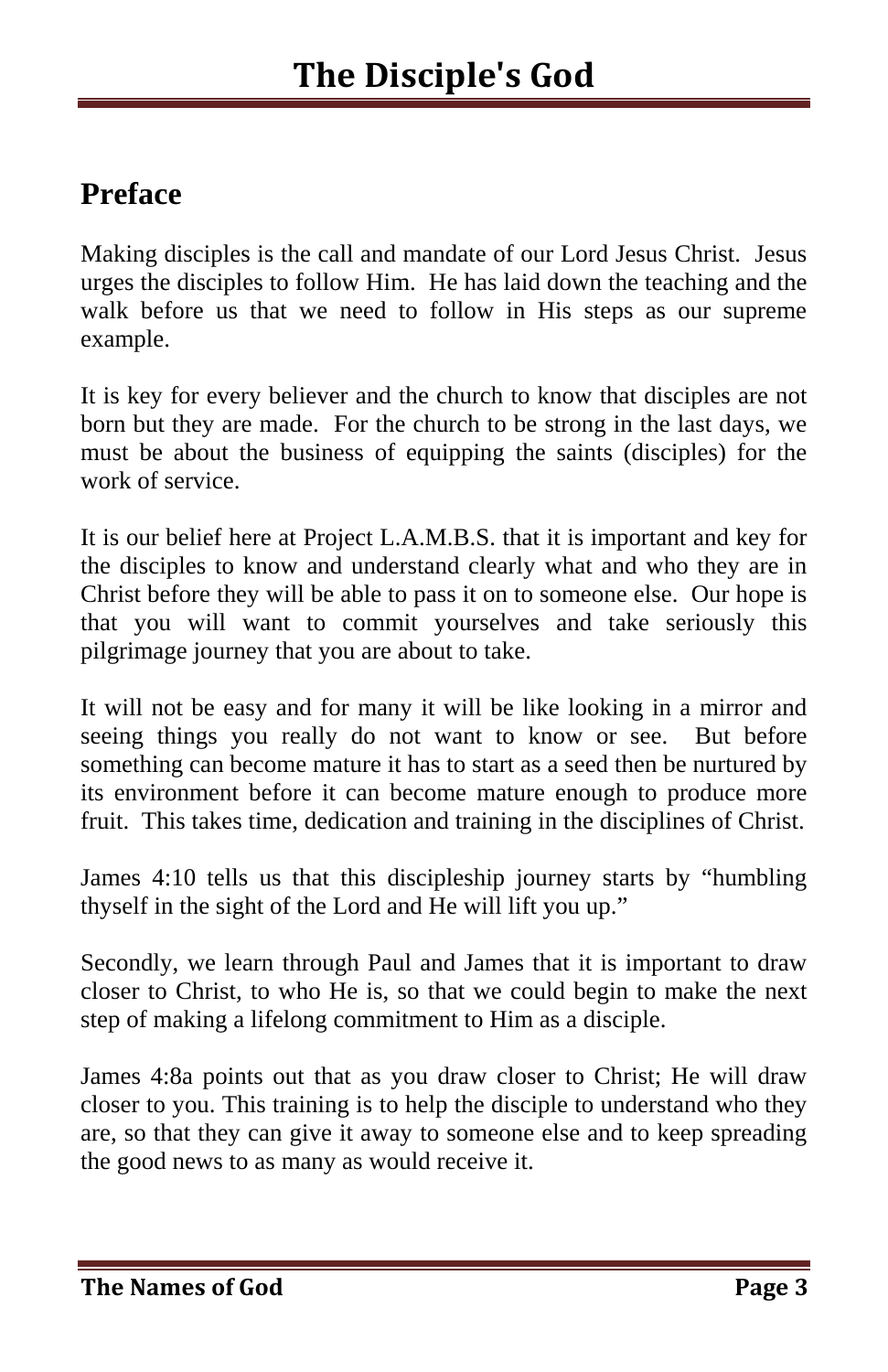This booklet is for you to learn from so that you could take two or three other people and teach and equip them in their faith so that they could in turn teach, equip and train also two or three more people (multiplication factor).

This is a pilgrimage that I believe that Jesus is taking us on so that we will be able to fulfill the great commission of making disciples so that they could become laborers who will bring in the last day harvest that is ready (Matthew 9:37-38).

Our call is not to be so much a Nehemiah, who built physical walls, but to be an Ezra, who built a spiritual relationship in people with God. Ezra means "the one who helps." The role of the teacher is to help guide and equip others in their discipleship walk with Jesus Christ.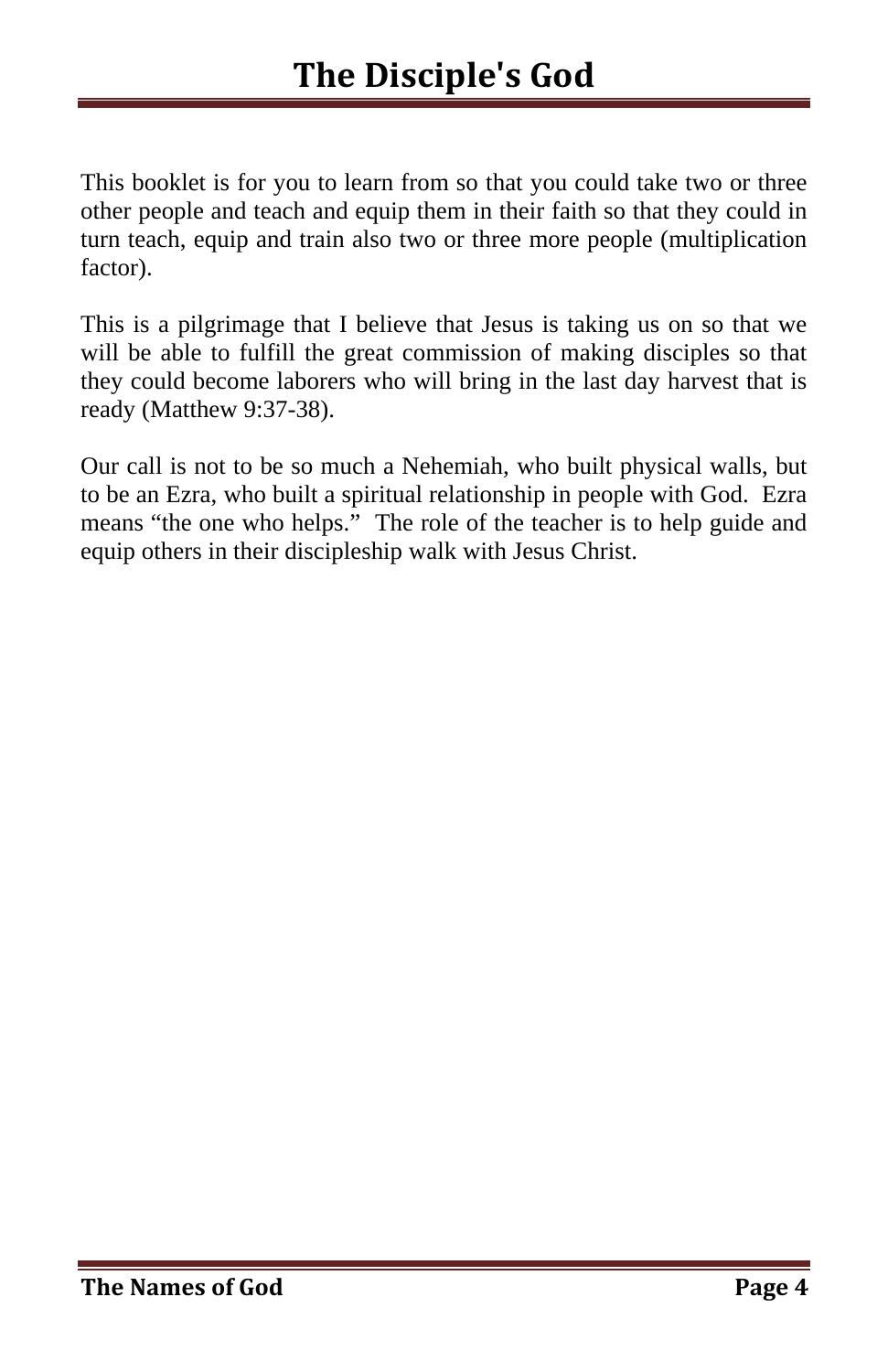## **Introduction:**

At the beginning of each discipleship step you will find a key verse that sets the foundation for the entire book. The booklet is also set up in the **"A. B. C. Method"** of outlining. **"A"** representing the word **approach** (as known as introduction) which helps to introduce the section that will be discussed. **"B"** is the **body** of teaching that helps to better explain the topic and **"C"** represents the **conclusion**. This is where the teaching is summed up, plus it gives to the reader ideas on how to apply this truth to one life.

Each booklet also has as a memory verse, plus a little prayer to help the disciple to focus his prayer life on. Each section point contains one to three questions to help the disciple to think about that point in their own personal lives. There is also study question and extra Scriptures that could be used in a group setting. Example: cell groups, Sunday school etc. Pastors could also use these materials as a foundation for a sermon.

 The best way for people to learn, is for the reader to clearly study and understand each step themselves personally and then for them to go out and teach someone else. This will bring greater discipline and understanding into one's own personal lives.

We pray that as you freely receive you will freely give to others around. The Holy Spirit is our great teacher and we need to call upon him as we study these lessons individually or as a group. God wants to use **YOU** as a channel of His love and grace, to be a vessel of faith and hope to people who you will come into contact with each day. I encourage you to "Keep on keeping on for Jesus Christ".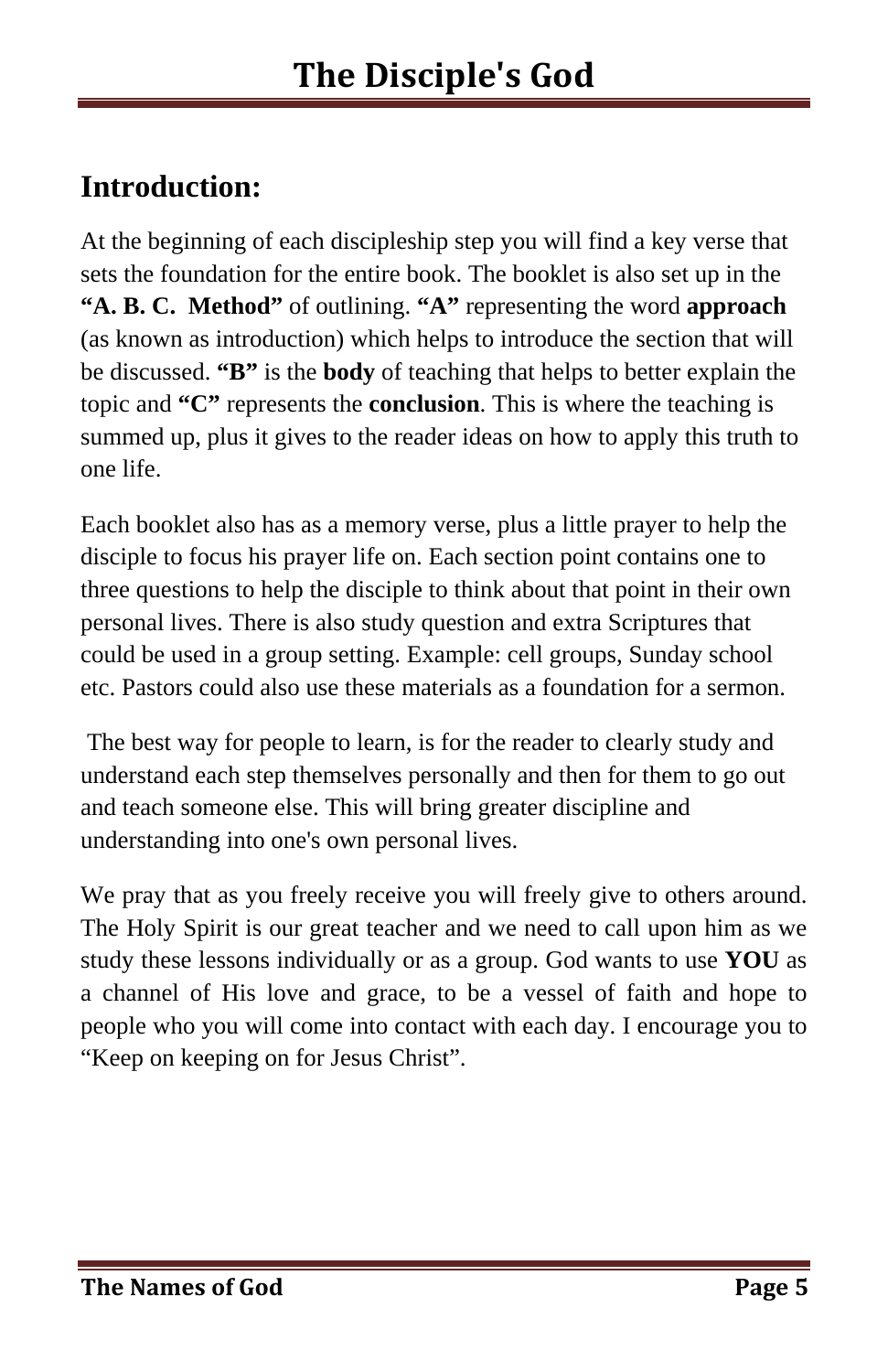*"And God said to Moses, 'I AM WHO I AM'; and He said, 'Thus you shall say to the sons of Israel, 'I AM has sent me to you.' "* 

*Exodus 3:14* 

The key to a strong discipleship walk is for us to personally get to know who God is. Throughout the history of man, God has revealed His character and nature to man through His different names which taken together show us the overall bigger picture of who God is. The compound names of Jehovah portray some aspect of His character as meeting human need. The Hebrew Bible gives to us the descriptive titles of how we are to know and understand God.

The first name is,

APPROACH:

*El:* translated "God"; mighty; strong, prominent, used about 250 times. *Elohim:* translated "God"; the plural form of EL, indicating the trinity; idea of greatness and glory, creative, governing power, omnipotence and sovereignty; used some 2570 times in Scripture; indicates plurality in unity; relates to His work.

The second name is,

*Yahweh:* translated "LORD" or "GOD"; to be, being, to live, life, selfexistent; used some 6823 times in the Old Testament; God of revelation.

*I Am:* "The name "I AM", which is Yahweh (Jehovah), is the first person form of the Hebrew verb "to be." The name "I AM" is often expanded to mean "I AM (who I am)." In context, the name is better understood as an affirmation by God of His eternal presence with each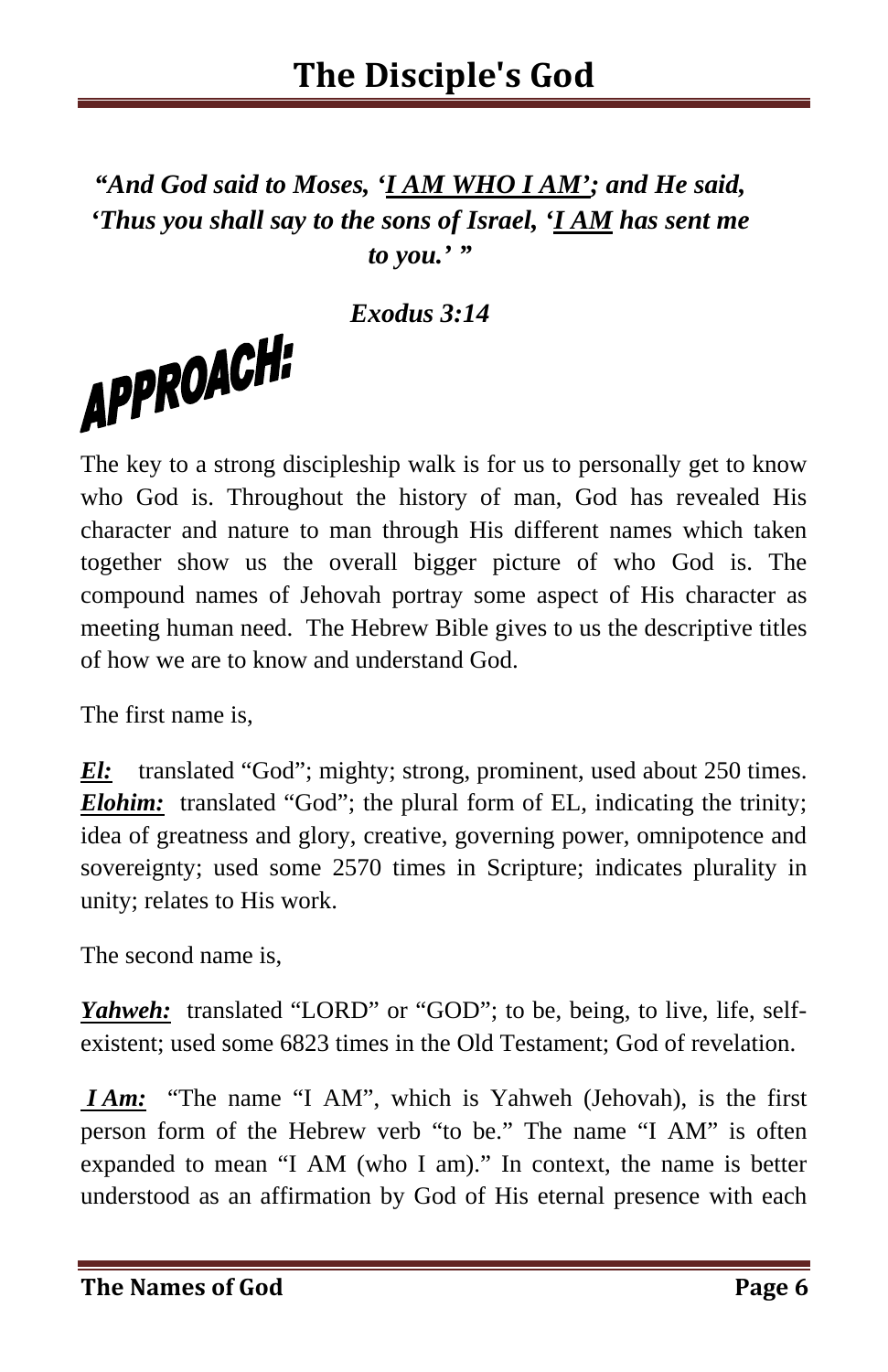generation of His people: God is One who is always present". (page 510, of The Revell Bible Dictionary,1990)

The third name is,

*Adonai:* translated as "Lord", master, sir, lord, owner; used some 350 times; confirms the idea of the trinity.

The circle best represents God because there is no beginning and no end and He is all-inclusive. We are in the middle of that circle and as long as we stay there and stay in His will we will see the amazing fullness of who God is and what He can do. The names of God show us His character and nature. They also show how God comes to us as a Father, Son and Holy Spirit, three aspects and functions but one God. In this booklet we will see God as our Provider, Healer, Banner, Sacrifice, Peace, Lord, Righteousness, Shepherd and ever-present Help.

#### **FOCUS AND TARGET FOR TEACHER & STUDENT**

**TEACHER:** In the Old Testament names carried identification about the person they were given to. The key to this step is to show the disciples some of who God is by studying His different names. Knowing and understanding these Names can help us in our walk and pilgrimage for Christ.

**STUDENT:** The student will understand the implications of how the names of God impact our personal walk with Him each day. We need to see that these names paint for us a picture of the magnificence of the One we serve. You are urged to daily choose a name of God to focus on, depending on Him to act in YOUR life in that capacity.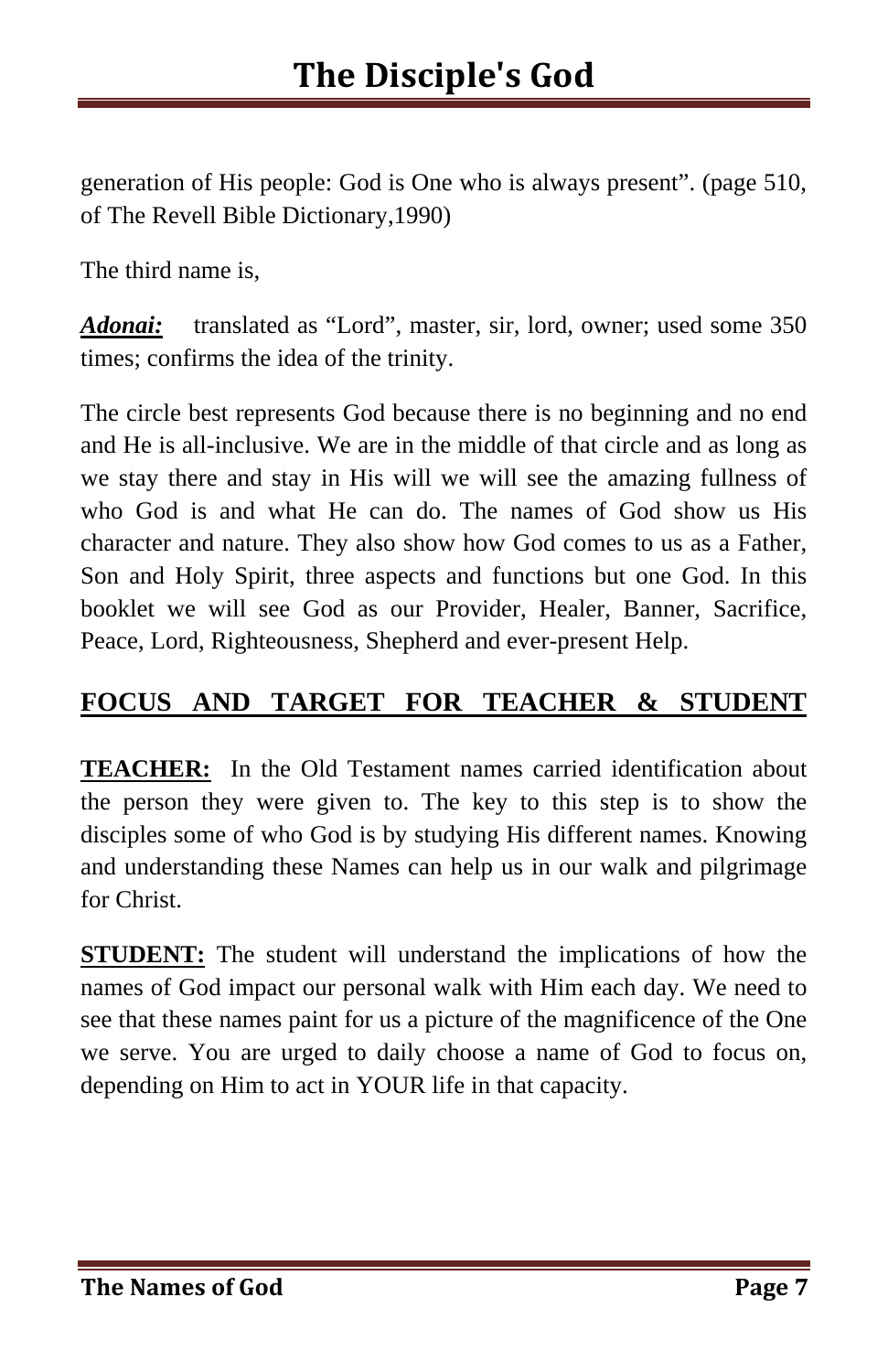#### **DEFINITIONS AND SYNONYMS**

*Understanding the meaning of words is the heart to understanding Scripture. Words are the bridge that can help us to understand more about ourselves and about God and His word the Bible. Please take time to meditate and reflect on the broad and narrow view of each word as defined, along with its synonyms.* 

*Name*: the word by which a person is known; having an established reputation*. Synonyms:* denomination, designation, title, distinction, eminence, esteem, honour, renown, character, credit, reputation, call, label, classify, commission, designate, identify.

*Title:* claim; right; a legal right to the ownership. *Synonyms:* caption, label, designation, name, crown, entitlement, ownership, privilege, right.

*Character:* distinctive quality. *Synonyms:* attribute, constitution, makeup, trait, nature, personality, quality, reputation, temperament, integrity, strength, uprightness.

#### **SCRIPTURE**

*Scripture is the key to a good biblical foundation and it is the next step to help us as a disciple to mature in Christ. Please look up and read each portion of the Scriptures in there entirety. Take into account the author who wrote it, who it was written to and the context in which it relates to the other verses and chapters around it.* 

*Exodus 3:14-15* God said to Moses, "I AM WHO I AM"; and He said, "Thus you shall say to the sons of Israel, I AM has sent me to you." God, furthermore, said to Moses, "Thus you shall say to the sons of Israel, The LORD, the God of your fathers, the God of Abraham, the God of Isaac, and the God of Jacob, has sent me to you. This is My name forever, and this is My memorial-name to all generations."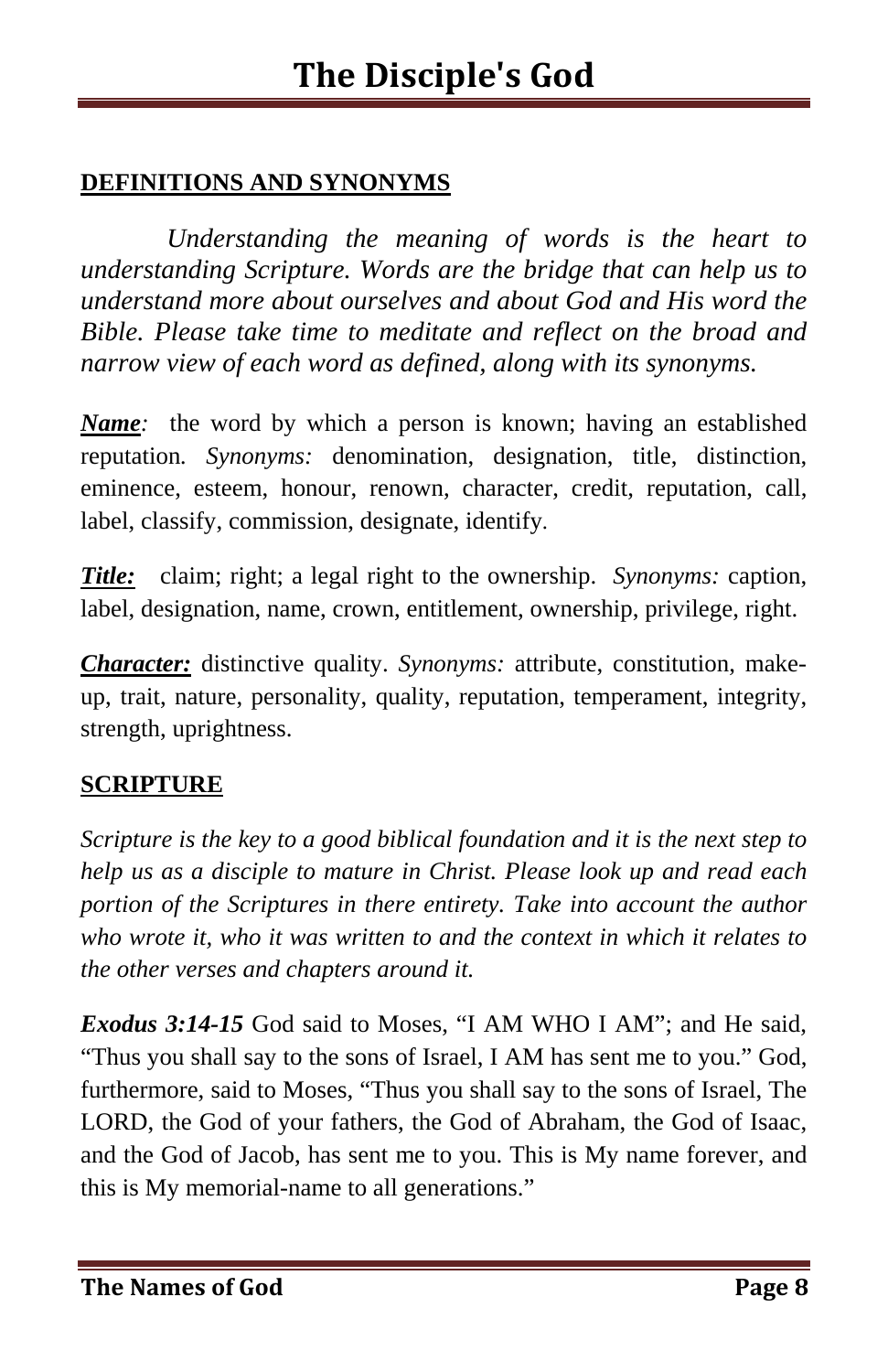#### **STUDY**

This key Scripture gives to us the fullness of who God is to mankind. Moses wanted to clearly know what he should say to the people and who should he say told him and why he was sent to them. Moses felt that the people would not believe because they had been in bondage for such a long time. God gave Moses a history lesson on how He had not changed and He would be the same to him as He was to Abraham, Isaac and Jacob. All Moses had to do was to tell the people that "I Am" sent him and this great "I Am" would be all that they would need if they would have faith and trust Him in all things. The names of God are there to show us the fullness and completeness of who He is.

#### **BIBLICAL EXAMPLE**

The Bible is full of examples showing how God speaks to His people concerning His titles. Take time to look up these people and reflect on how God can speak to us through these people. Just as He used them He desires to use us as His vessels for service.

*Adam and Eve:* At the beginning of creation and time, it was Elohim who created mankind, both male and female, to be the crowning glory of all His creation. He gave them the blessing of being stewards of all that He had created. They walked with Him is the coolness of the day. Adam's and Eve's free will turned against God in disobedience and sin and man fell. This did not mean the end but it did mean that sin and death had now been loosed upon the earth. However, God did not stop reaching out and we see through His names how He continued to reveal Himself and minister to all who will call upon His name.

*Abraham:* He had a deep and personal relationship with Jehovah (LORD), the self-existent eternal One. As Abraham learned to walk in obedience to Jehovah, he could be sure of His presence and know that all the covenant promises would be fulfilled in due time.